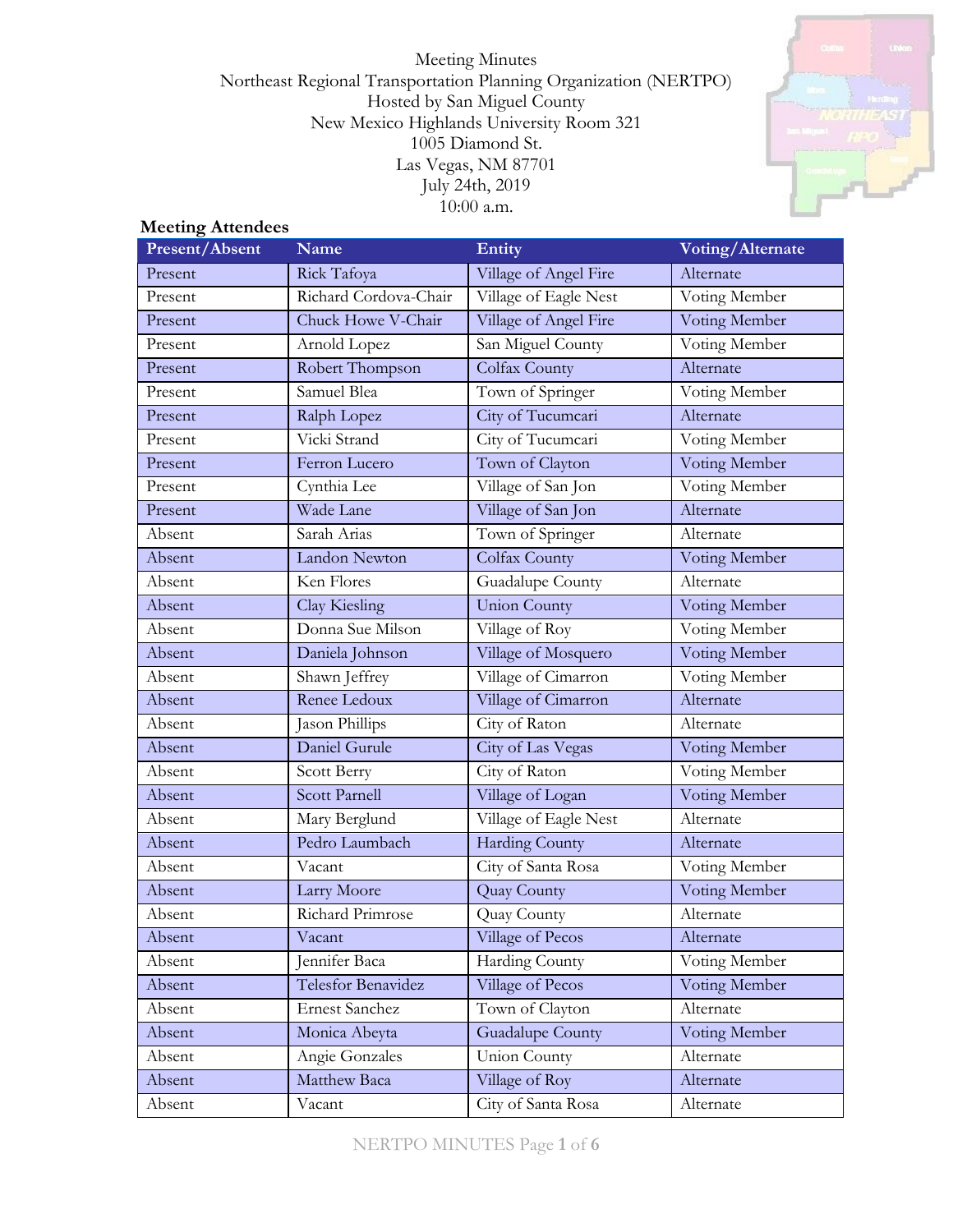| Absent | Vacant            | San Miguel County      | Alternate     |
|--------|-------------------|------------------------|---------------|
| Absent | Anita Allen       | Village of House       | Voting Member |
| Absent | Vacant            | City of Las Vegas      | Alternate     |
| Absent | Vacant            | Mora County            | Voting Member |
| Absent | Vacant            | Mora County            | Alternate     |
| Absent | Connie Cook       | Village of Mosquero    | Alternate     |
| Absent | Sherwin W. Martin | Village of House       | Alternate     |
| Absent | Lee Dixon         | Village of Des Moines  | Voting Member |
| Absent | Scott Warner      | Village of Des Moines  | Alternate     |
| Absent | Diane Brown       | Village of Folsom      | Voting Member |
| Absent | Mike Schoonover   | Village of Folsom      | Alternate     |
| Absent | Mignon Saddoris   | Village of Grenville   | Voting Member |
| Absent | Lynn Wiseman      | Village of Grenville   | Alternate     |
| Absent | Russell Feerer    | Village of Logan       | Alternate     |
| Absent | Don Flynn         | Village of Maxwell     | Voting Member |
| Absent | Joanna Taylor     | Village of Maxwell     | Alternate     |
| Absent | Laudente Quintana | Village of Wagon Mound | Voting Member |
| Absent | Nora Sanchez      | Village of Wagon Mound | Alternate     |

# **New Mexico Department of Transportation (NMDOT) and Planners**

| Vincent M. Soule –  | NERTPO Planner/Program Manager for the Eastern Plains Council of |
|---------------------|------------------------------------------------------------------|
|                     | Governments                                                      |
| Dennis T. Salazar – | NERTPO Planner/Program Manager for the North Central New Mexico  |
|                     | Economic Development District (NCNMEDD)                          |
| Lesah Sedillo -     | <b>NCNMEDD Community Development Director</b>                    |
| John Herrera -      | NMDOT LGRF Coordinator                                           |
| James Gallegos -    | NMDOT D-4 District Engineer                                      |
| Tammy Haas -        | NMDOT Asset Management & Planning Division Director              |
|                     |                                                                  |

## **Guests**

| Sandy Garcia -    | Village of Angel Fire        |
|-------------------|------------------------------|
| Arturo Marlow -   | Mora County                  |
| Frank Maestas -   | Mora County                  |
| Carmela Manzari - | New Mexico Finance Authority |
| ToniBeth Romero - | San Miguel County            |
| Bobby Ledoux -    | Colfax County                |
| Maria Martinez -  | San Miguel County            |
| Ernest Sanchez -  | Town of Clayton              |
| Frank Maestas-    | Mora County                  |
| Harold Garcia -   | San Miguel County            |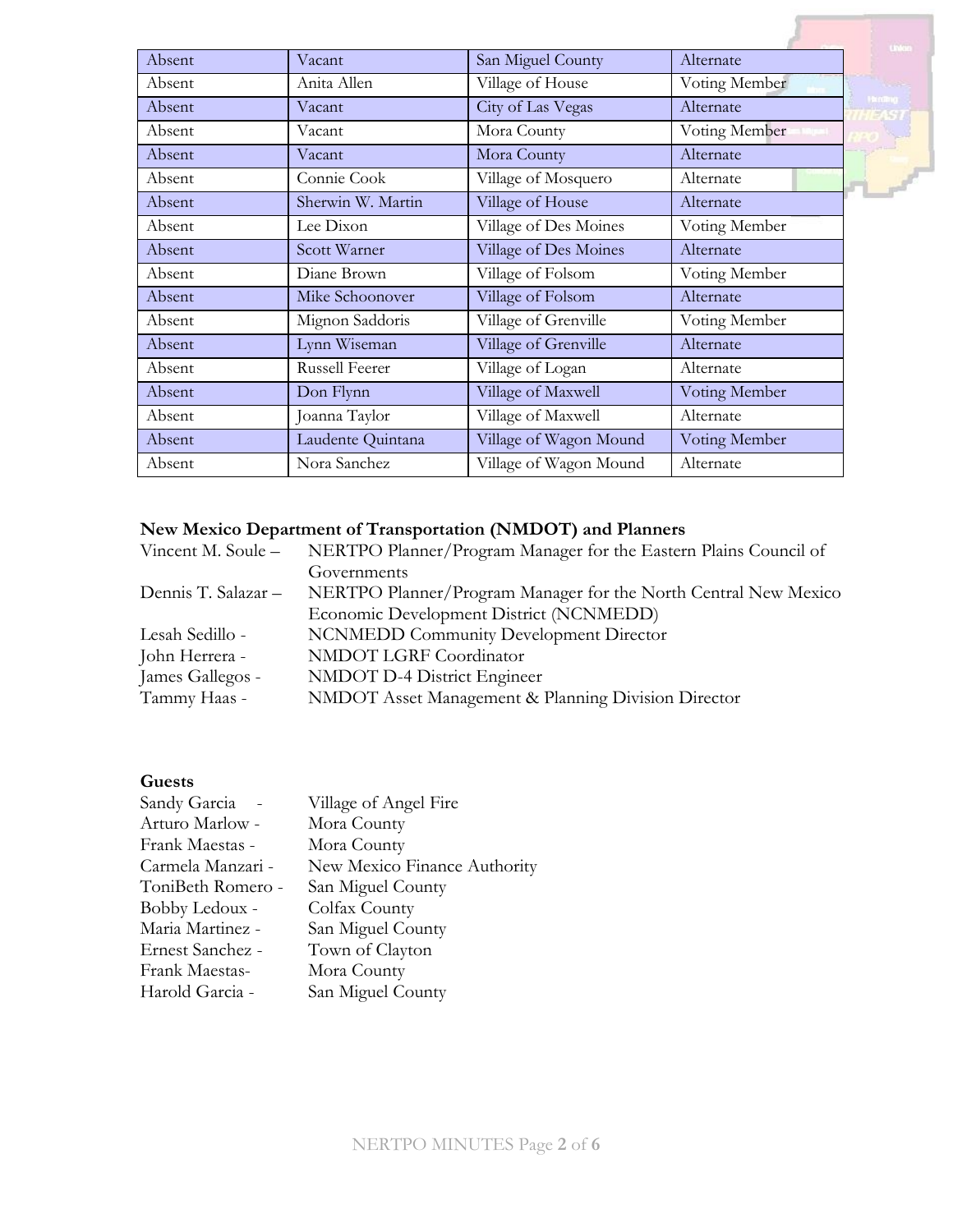## **I. Call to Order**

The Meeting was called to order at 10:15 AM by Mayor of Eagle Nest, Chairman Richard Cordova.



## **II. Pledge of Allegiance/New Mexico State Flag**

The Pledge of Allegiance and the salute to the New Mexico State Flag was led by Vice Chairman Chuck Howe.

#### **III. Welcome**

Chairman Cordova welcomed everyone to our NERTPO meeting which was hosted by San Miguel County. Chairman Cordova asked the San Miguel County Commissioner Maria Martinez to say a few words. Commissioner Martinez, along with Commissioner Harold Garcia welcomed everyone to San Miguel County and thanked everyone for coming. Chairman Cordova thanked the Commissioners and Mr. Arnold Lopez for hosting the meeting.

Chairman Cordova also formally welcomed back Ms. Lesah Sedillo back to NERTPO, as Ms. Sedillo is the new Community Development Director at NCNMEDD. Ms. Sedillo spoke a little bit about herself and thanked everyone for the warm welcome. Ms. Sedillo stated that she is looking forward to working hard with all NERTPO entities and there is a lot of work to be done to bring everyone where we need to be. Ms. Sedillo also stated that she plans to make visits to individual communities to meet with the leaders and see what their needs are. Ms. Sedillo also stated that she plans to assist the communities with Capital Outlay, ICIP and other requests for funding to ensure that it is done thoroughly and accurately.

#### **IV. Approval of Agenda**

Motion to approve agenda: Chuck Howe – Village of Angel Fire Second: Robert Thompson – Colfax County No opposition was voiced. Motion carried.

#### **V. Approval of Minutes** (June 26th, 2019- Town of Springer)

Motion to approve the minutes as presented: Arnold Lopez – San Miguel County Second: Sam Blea – Town of Springer No opposition was voiced. Motion carried.

#### **VI. Discussion: NMDOT District IV Update (**Mr. James M. Gallegos, P.E. -District IV Engineer and NMDOT Staff**)**

LGRF Coordinator John Herrera gave a briefing regarding the FY-20 Agreements, they must be sent to John fully executed and complete. If asking for Match Waivers they need resolutions, Capital Outlay needs resolutions as well, complete packets are needed.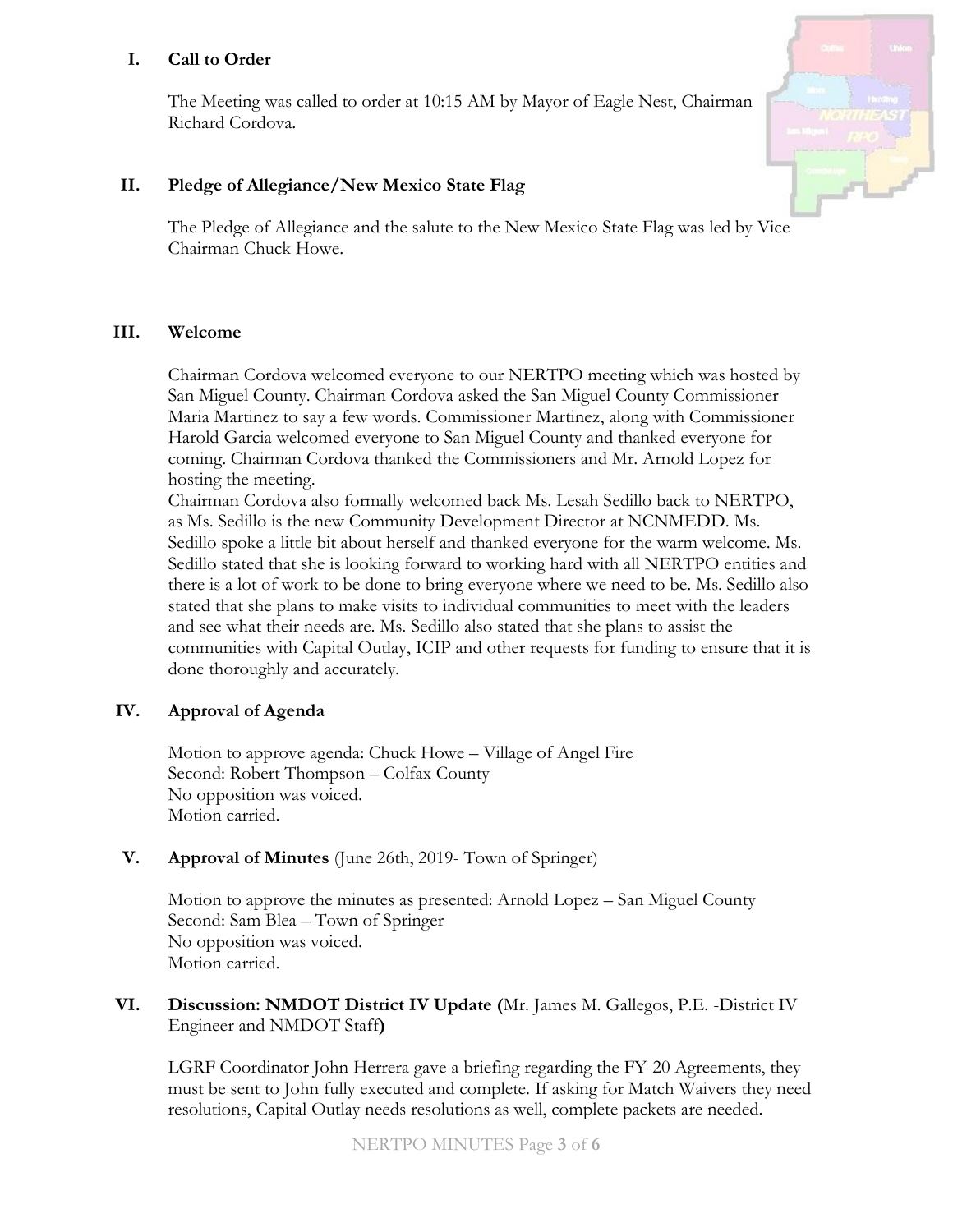FY-19 extensions must be done by the end of October 2019. Mr. Herrera and D-4 Engineer James Gallegos gave an update regarding the "Call for Projects" period. Mr. Gallegos stated that the NMDOT Commission will be meeting on August 15<sup>th</sup>, 2019 in Ruidoso, Mr. Gallegos stated that the Engineering Staff also submitted their recommendations regarding priorities of projects. Mr. Gallegos also spoke a little bit about himself and his time with NMDOT. Mr. Gallegos let everyone know that he is fully committed to D-4 and is excited to work with everyone in helping to move forward. Mr. Gallegos stated that he is here to support local entities of D-4, once projects are prioritized is the time to complete projects.

## **VII. Approval of Resolution 2019-01: Action Item – NM Open Meetings Act** (NERTPO Board Members)

NCMEDD Community Development Director Lesah Sedillo advised that there needs to be further clarification and guidance prior to voting on the Open Meetings Act Resolution. Ms. Sedillo suggested that we table this item and bring it back for our August NERTPO Meeting.

Motion to Table until the August NERTPO Meeting: Ferron Lucero – Town of Clayton Second: Robert Thompson – Colfax County No opposition was voiced. Motion carried

**VIII. Presentation: Transportation Asset Management:** (Tammy Haas, P.E. – Division Director, Asset Management and Planning Division)

Ms. Tammy Haas gave a presentation on Asset Management to the Board Members and those in attendance. Ms. Haas answered questions in reference to the slideshow given. The slideshow presentation will be available to members and the Planners will give an update when available. Ms. Haas can also be reached at phone number (505) 795-2126 or via e-mail at [tamarap.haas@state.nm.us.](mailto:tamarap.haas@state.nm.us)

**IX. Presentation: Why We Plan: The Big Picture:** (Sandra Gaiser, AICP – Regional Planning Manager, Mid-Region Council of Governments)

Ms. Gaiser was unable to make the meeting due to a last-minute scheduling conflict at her office. There will be arrangements made to reschedule for Ms. Gaiser to do her presentation before the NERPTO Board.

#### **X**: **NERTPO Planners/Program Managers Reports – (**NERTPO Planners)

Mr. Joe Moriarty (NMDOT NERTPO Planning Liaison) gave a couple of updates stating that he is thankful for the Planners in working hard with the Communities on the most recent "Call for Projects" period. Mr. Moriarty also thanked the Communities that applied and stated that it is hopeful that this can become a regular funding source in the future. Mr. Moriarty also advised that the Title VI and ADA Compliance must be up to date. Mr. Moriarty asked the communities to please revisit this to ensure that they will be accepted to apply for funding when it comes open.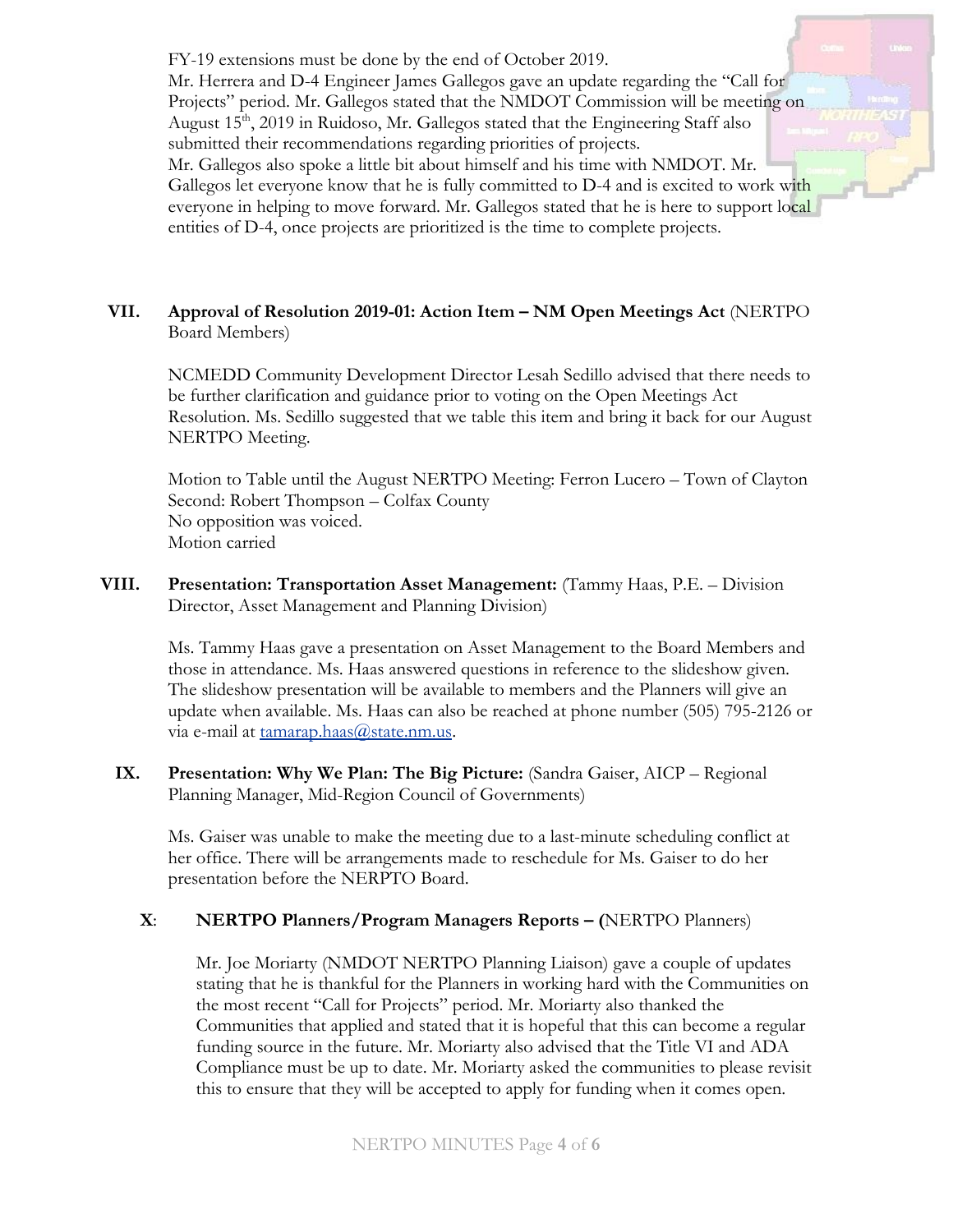Mr. Moriarty also let everyone know about ADA Compliance Training coming up on August  $13<sup>th</sup>$  through LTAP.

Planner Dennis T. Salazar updated the board on upcoming trainings, as follows:

- RTPO Quarterly Roundtable is on August 16<sup>th</sup> at 10 AM in Ruidoso at the Ruidoso Convention Center.
- New Mexico Municipal League Conference, August  $28<sup>th</sup> 30<sup>th</sup>$  in Las Cruces, NM
- New Mexico APA Conference, September  $9<sup>th</sup> 11<sup>th</sup>$  in Santa Fe, NM
- NM Infrastructure Conference, October  $23<sup>rd</sup> 25<sup>th</sup>$  in Las Cruces, NM

Mr. Salazar also let everyone know that the NCNMEDD 3<sup>rd</sup> Quarter Report was completed and submitted to NMDOT. Mr. Salazar advised that NMDOT accepted the report and it is now available online at the rtponm.org website for everyone to view at their convenience.

Ms. Sedillo reminded everyone that there will be an Open Meetings Act Training coming up in Taos, NM on September 12<sup>th</sup> from 1p-4p. There will be another upcoming training in Socorro, NM on November 13<sup>th</sup>. Ms. Sedillo also gave everyone the dates for upcoming ICIP Deadlines, as follows:

- Special Districts  $-8/2/19$
- Tribal Governments  $-8/16/19$
- Counties and Municipalities  $-9/6/19$
- Senior Citizen Facilities  $9/30/19$

Planner Vincent M. Soule advised that the EPCOG Quarterly Report has also been submitted and approved to NMDOT, the Quarterly Report is also online at the RTPO Website. Mr. Soule also advised that there is a Title VI and ADA Policy template online as well whenever anyone would like to view it and utilize it as they update their Title VI and ADA Compliance.

Mr. Soule spoke about a Ports to Plains meeting he attended on July  $10<sup>th</sup>$  and  $11<sup>th</sup>$ , Mr. Soule gave a brief update and asked Clayton, NM Mayor Ernest Sanchez to give an update on the meeting as well. Mr. Soule let everyone know that he has been assisting with Census data.

Mr. Soule invited everyone to attend the EPCOG Annual Meeting, which will be held on Wednesday, July 31<sup>st</sup>, 2019 in Santa Rosa.

Chairman Cordova called on Carmela Manzari from New Mexico Finance Authority to give an update regarding what is going on at NMFA. Ms. Manzari gave a brief update and advised that she is continuing to actively work with communities and is available to everyone when they need to reach out to her at NMFA. Ms. Manzari also advised that she is scheduled to give a presentation at the EPCOG Annual Meeting to be held on July  $31<sup>st</sup>$ , 2019 in Santa Rosa.

Ms. Manzari can be reached at phone (505) 992-9617 or via e-mail at [cmanzari@nmfa.net](mailto:cmanzari@nmfa.net)